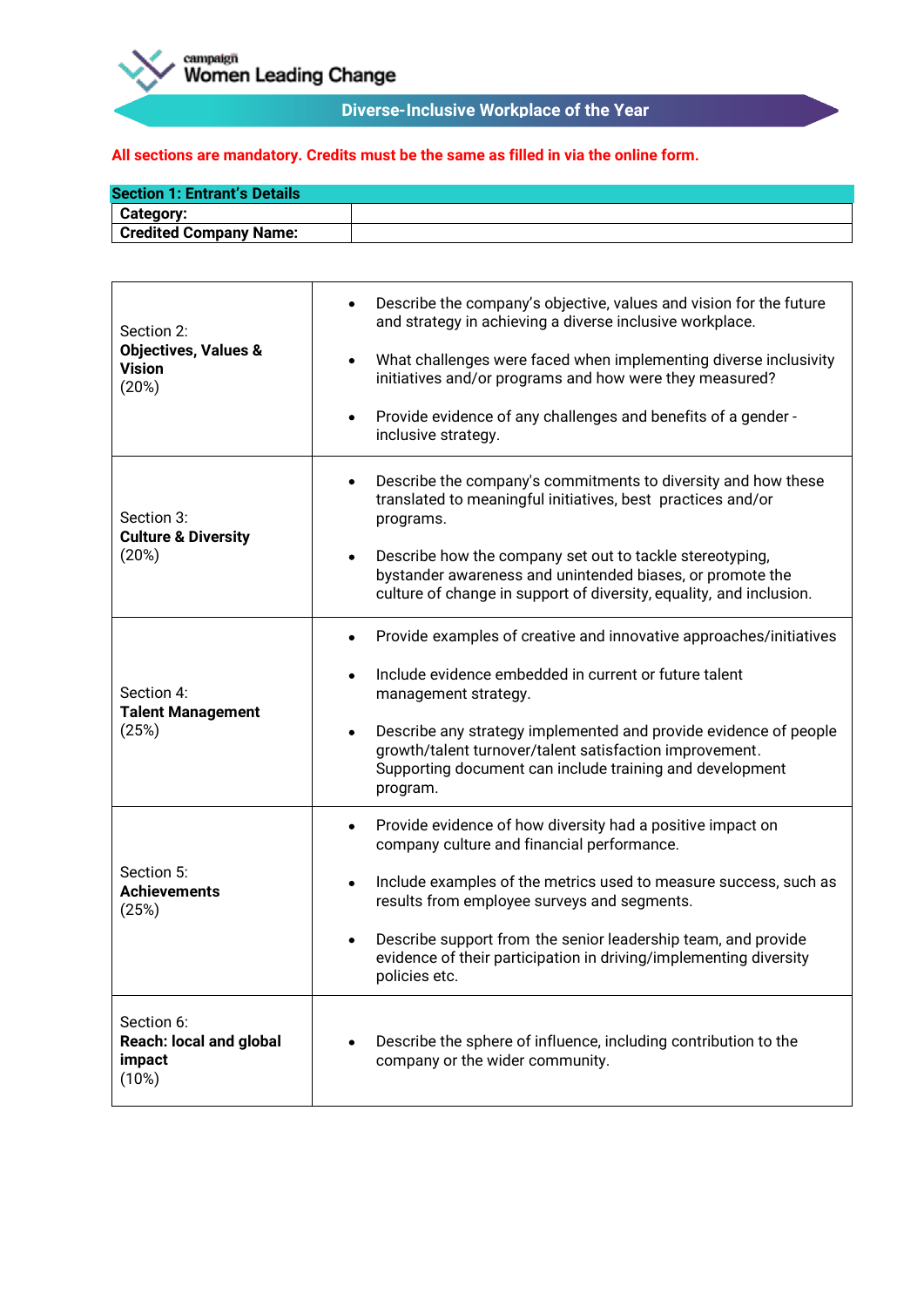

#### **Business Leader**

| <b>Section 1: Nominee's Details</b>  |  |
|--------------------------------------|--|
| <b>Category:</b>                     |  |
| <b>Credited Nominee's Name:</b>      |  |
| <b>Credited Nominee's Company:</b>   |  |
| <b>Credited Nominee's Job Title:</b> |  |

| Section 2:                                                | Provide a brief overview of the nominee's role and overall<br>$\bullet$<br>objectives set, her beliefs and vision for the future.                                                      |
|-----------------------------------------------------------|----------------------------------------------------------------------------------------------------------------------------------------------------------------------------------------|
| <b>Objectives &amp; Vision</b><br>(10%)                   | Detail the challenges faced.<br>$\bullet$                                                                                                                                              |
|                                                           | Describe any strategic skills/approach used to achieve or<br>$\bullet$<br>exceed goals.                                                                                                |
|                                                           | Detail how the nominee demonstrates exemplary leadership<br>$\bullet$<br>abilities that enable others to succeed.                                                                      |
| Section 3:<br>Leadership<br>(35%)                         | Explain how she leads her team to develop business acumen<br>$\bullet$<br>and maturity. Detail how she built strategic alliances,<br>operational excellence, and a talented workforce. |
|                                                           | Provide examples of her leadership style and management<br>$\bullet$<br>skills.                                                                                                        |
| Section 4:<br><b>Creativity &amp; Innovation</b><br>(15%) | Describe any insightful and innovative approaches.<br>$\bullet$                                                                                                                        |
|                                                           | Explain how she has managed to inject creativity into her<br>$\bullet$<br>organization and teams.                                                                                      |
| Section 5:<br><b>Achievements and Success</b><br>(30%)    | Describe business contributions through financial growth.<br>$\bullet$<br>Provide examples of her partnerships deals and relationship -<br>building initiatives.                       |
|                                                           | Explain how the nominee built strategic alliances, operational<br>$\bullet$<br>excellence and a talented workforce.                                                                    |
| Section 6:<br>Reach: local and global impact<br>(10%)     | Describe the sphere of influence, including contribution to the<br>company, wider community and industry.                                                                              |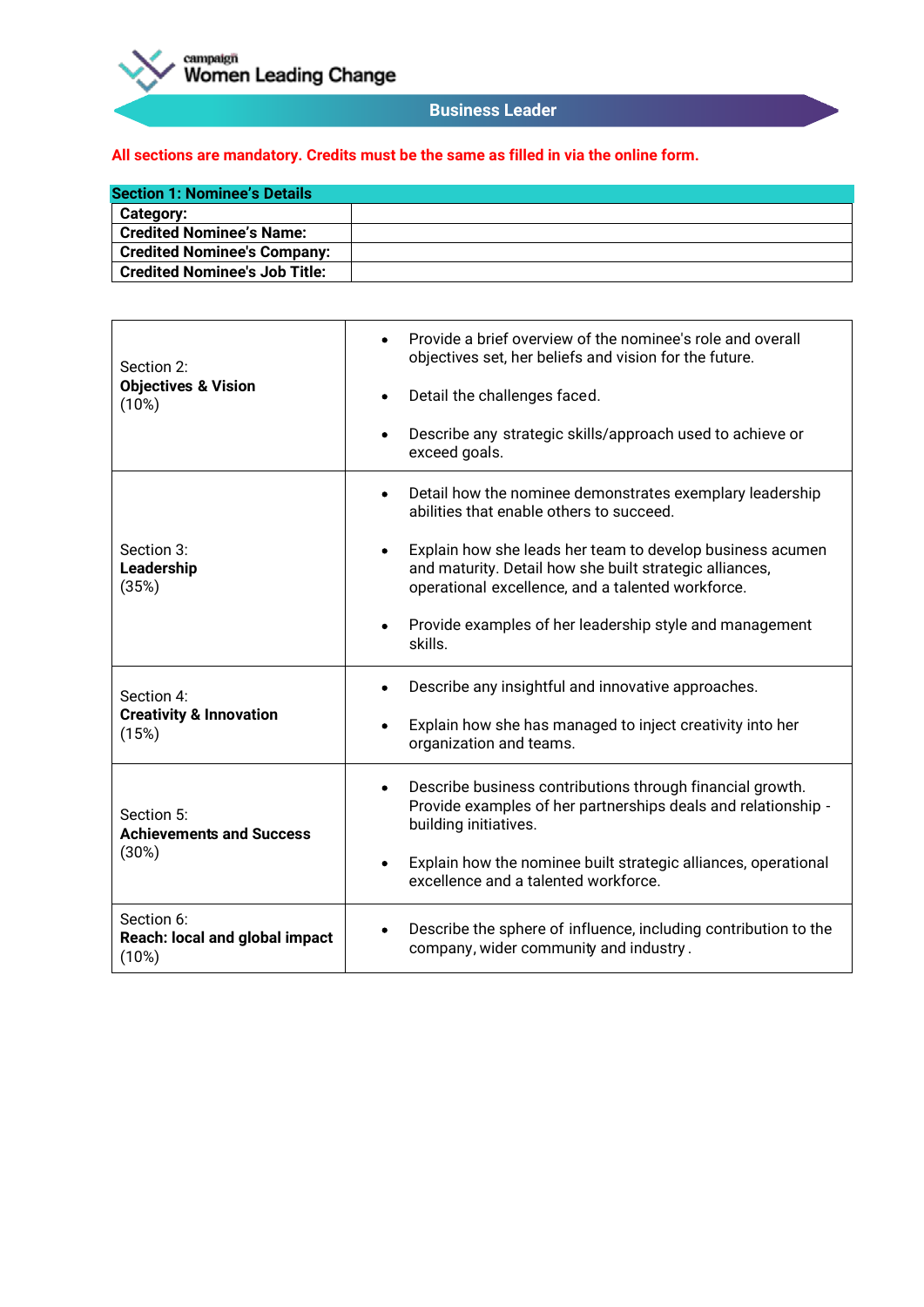

# **CEO of the Year**

| <b>Section 1: Nominee's Details</b>  |  |
|--------------------------------------|--|
| <b>Category:</b>                     |  |
| <b>Credited Nominee's Name:</b>      |  |
| <b>Credited Nominee's Company:</b>   |  |
| <b>Credited Nominee's Job Title:</b> |  |

| Section 2:<br><b>Objectives &amp; Vision</b><br>(10%)           | Provide a brief overview of the nominee's role and overall<br>objectives set, her beliefs and vision for the future.<br>Describe the challenges faced?<br>$\bullet$<br>Explain any strategic skills/approach to achieve/exceed these<br>goals.                                                                                                                                                                                                                                                                                                                                                                               |
|-----------------------------------------------------------------|------------------------------------------------------------------------------------------------------------------------------------------------------------------------------------------------------------------------------------------------------------------------------------------------------------------------------------------------------------------------------------------------------------------------------------------------------------------------------------------------------------------------------------------------------------------------------------------------------------------------------|
| Section 3:<br>Leadership<br>(40%)                               | Explain how the nominee demonstrated exemplary leadership<br>abilities that enabled others to succeed and have been critical<br>to the success of their organisation.<br>Describe nominee's efforts on improving employee<br>$\bullet$<br>engagement, leadership development and creating an<br>engaging workplace, effectively managing cross cultural<br>credibility, garnering trust, and growing talent.<br>Detail demonstrations of thought leadership which have<br>$\bullet$<br>identified new ways to help grow the business or been<br>instrumental in advancing the field by delivering meaningful<br>added value. |
| Section 4:<br><b>Creativity &amp; Innovation</b><br>(15%)       | Describe any insightful and innovative approaches.<br>Explain how the nominee has managed to inject creativity into<br>$\bullet$<br>the organisation and teams.                                                                                                                                                                                                                                                                                                                                                                                                                                                              |
| Section 5:<br><b>Achievements and Success</b><br>(20%)          | Describe the impact and positive effect she has generated<br>from this shift.<br>Evidence achievement in new business growth.<br>Explain how she led to a new level of growth, achievement, or<br>recognition.<br>Provide evidence of personal involvement in nurturing young<br>٠<br>talent and talent development initiatives.                                                                                                                                                                                                                                                                                             |
| Section 6:<br><b>Reach: local and global</b><br>impact<br>(15%) | Describe the sphere of influence, including details of the<br>٠<br>individual's contribution to the company, wider community,<br>and industry.                                                                                                                                                                                                                                                                                                                                                                                                                                                                               |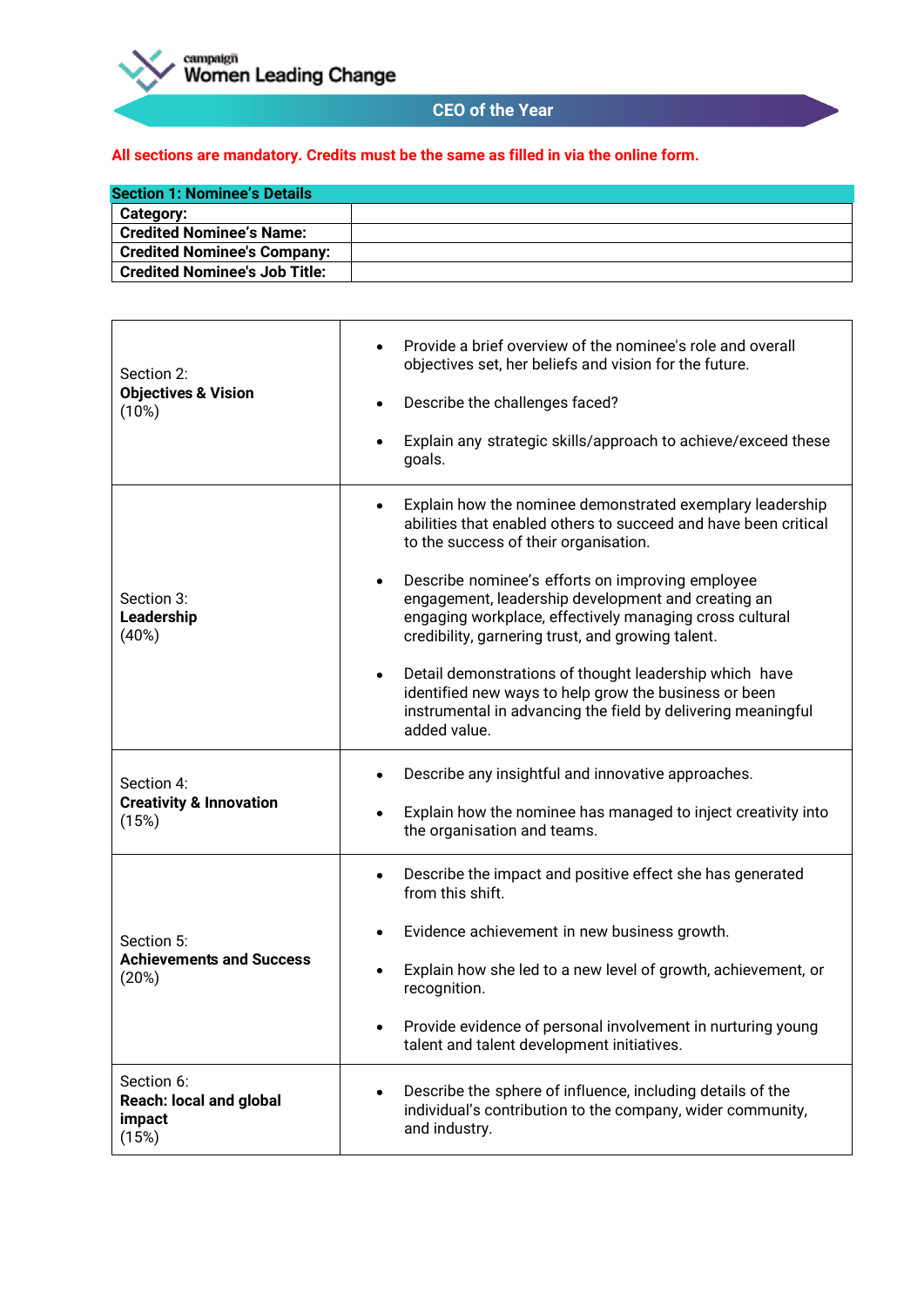

### **Creative Captain**

| <b>Section 1: Nominee's Details</b>  |  |
|--------------------------------------|--|
| Category:                            |  |
| <b>Credited Nominee's Name:</b>      |  |
| <b>Credited Nominee's Company:</b>   |  |
| <b>Credited Nominee's Job Title:</b> |  |

| Section 2:                                                | Provide a brief overview of the nominee's role and overall<br>$\bullet$<br>objectives set, her beliefs and vision for the future.                                                           |
|-----------------------------------------------------------|---------------------------------------------------------------------------------------------------------------------------------------------------------------------------------------------|
| <b>Objectives &amp; Vision</b><br>(10%)                   | Describe the challenges faced?<br>٠                                                                                                                                                         |
|                                                           | Explain any strategic skills/approach to achieve/exceed these<br>$\bullet$<br>goals.                                                                                                        |
|                                                           | Explain the nominee's beliefs and vision for the future and the<br>$\bullet$<br>creative community.                                                                                         |
| Section 3:<br>Leadership<br>(20%)                         | Describe how she has demonstrated visionary thought<br>$\bullet$<br>leadership, embracing change, and thinking strategically.                                                               |
|                                                           | Detail how has she managed to inject creativity into her<br>$\bullet$<br>organisation and teams.                                                                                            |
|                                                           | Describe any game changing, ground - breaking creative work<br>$\bullet$<br>and ideas that demonstrated excellence in building/nurturing<br>creativity across her organisation or industry. |
| Section 4:<br><b>Creativity &amp; Innovation</b><br>(35%) | Provide examples of the nominee's creative work as support<br>$\bullet$<br>materials are required.                                                                                          |
|                                                           | Demonstrate the individual's ability to develop creative<br>$\bullet$<br>solutions that drive results.                                                                                      |
|                                                           | Describe the impact and positive effect she has generated<br>$\bullet$<br>from this shift.                                                                                                  |
| Section 5:<br><b>Achievements and Success</b><br>(20%)    | Provide examples of her partnerships, deals and relationship -<br>$\bullet$<br>building initiatives.                                                                                        |
|                                                           | Explain how she has demonstrated success including new<br>$\bullet$<br>business growth and achievement/recognition.                                                                         |
|                                                           | Give evidence of personal involvement in nurturing young<br>$\bullet$<br>talent and talent development initiatives.                                                                         |
| Section 6:<br>Reach: local and global impact<br>(15%)     | Describe the sphere of influence including details of the<br>$\bullet$<br>individual's contribution to the company, wider community,<br>and industry.                                       |
|                                                           | Detail any external benchmarks: Customer value and<br>$\bullet$<br>shareholder value created                                                                                                |
|                                                           | Describe innovations and how their work has contributed to<br>$\bullet$<br>industry advancement.                                                                                            |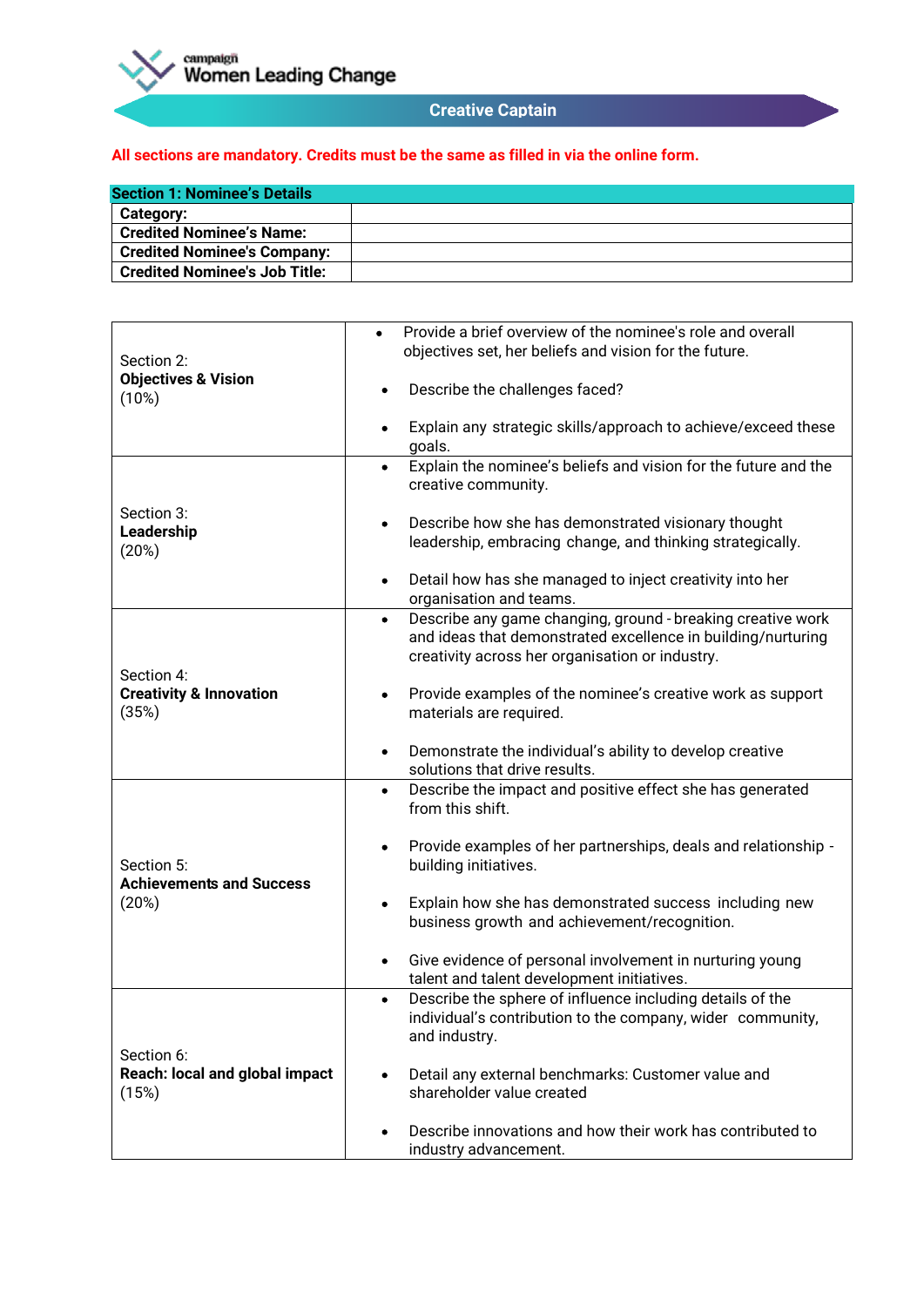

# **Diversity Campaign**

| <b>Section 1: Entrant's Details</b> |  |
|-------------------------------------|--|
| Category:                           |  |
| <b>Credited Campaign Title:</b>     |  |
| <b>Credited Company Name:</b>       |  |

| Section 2:<br><b>Objectives &amp; Challenges</b><br>(20%)       | Provide an overview of the campaignand describe the purpose<br>$\bullet$<br>including the main initiative and target audience.<br>Describe the challenges and obstacles faced during the<br>$\bullet$<br>execution and how they were resolved.                                                                              |
|-----------------------------------------------------------------|-----------------------------------------------------------------------------------------------------------------------------------------------------------------------------------------------------------------------------------------------------------------------------------------------------------------------------|
| Section 3:<br><b>Vision, Value &amp; Strategy</b><br>(20%)      | Describe the purpose/values that inspired and motivated<br>$\bullet$<br>behaviour change and supported diversity, equality, and<br>inclusion.                                                                                                                                                                               |
| Section 4:<br><b>Strategy: Culture &amp; Diversity</b><br>(25%) | Provide evidence of creative ideas and how the company<br>$\bullet$<br>innovated to break down barriers, open new paths and foster<br>new kinds of opportunities.<br>Provide examples of how the company made transformative<br>$\bullet$<br>and measurable commitments that align with the key<br>message of the campaign. |
| Section 5:<br><b>Achievements and Success</b><br>(25%)          | Provide an overview of the successincluding factors such as<br>$\bullet$<br>audience engagement, brand awareness and positive<br>impact/response received.                                                                                                                                                                  |
| Section 6:<br>Reach: local and global impact<br>(10%)           | Describe the sphere of influence, including contribution to the<br>٠<br>company or the wider community.                                                                                                                                                                                                                     |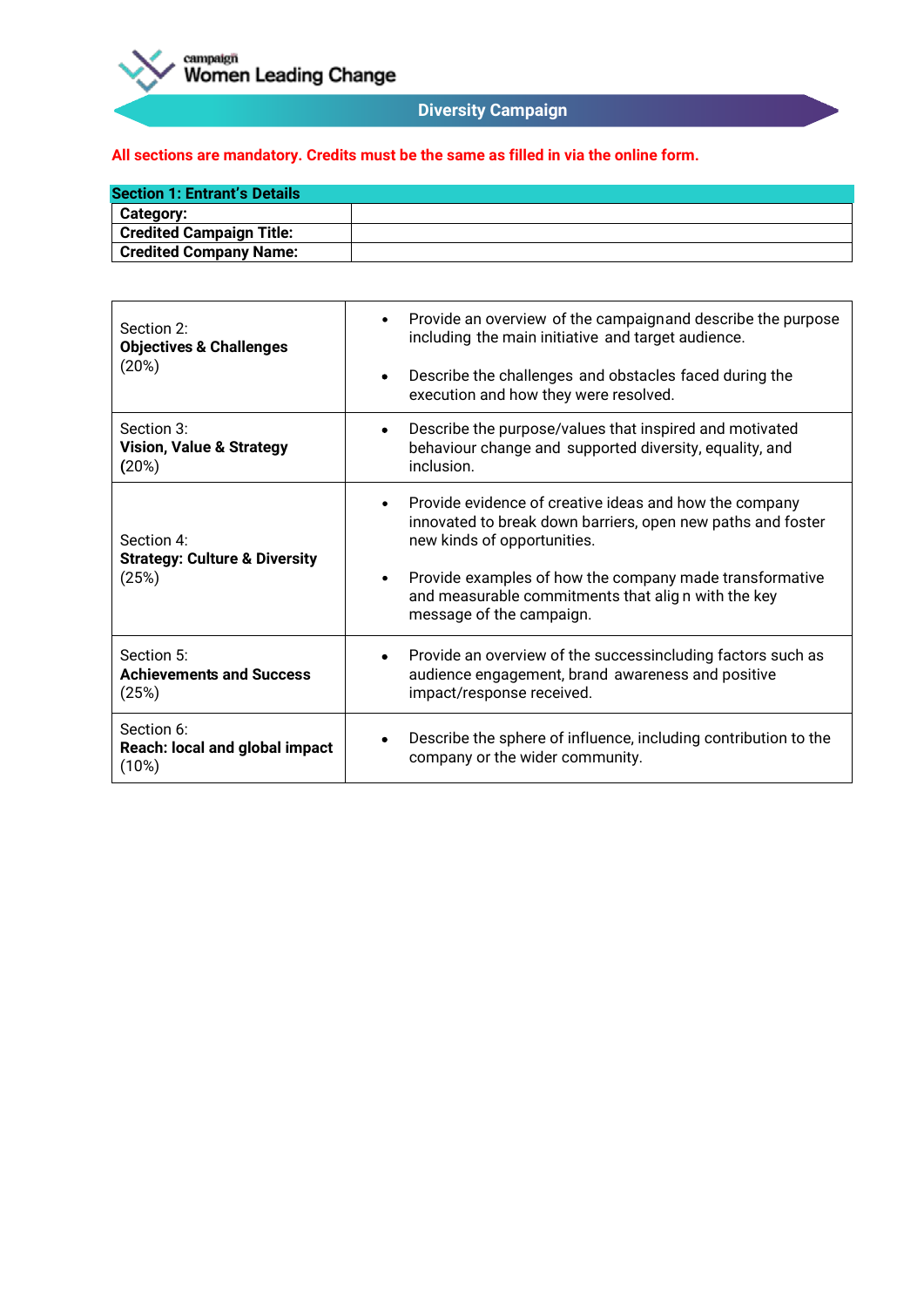

# **Entrepreneurship of theYear**

| <b>Section 1: Nominee's Details</b>  |  |
|--------------------------------------|--|
| <b>Category:</b>                     |  |
| <b>Credited Nominee's Name:</b>      |  |
| <b>Credited Nominee's Company:</b>   |  |
| <b>Credited Nominee's Job Title:</b> |  |

| Section 2:<br><b>Objectives &amp; Vision</b><br>(10%)     | Provide a brief overview of the nominee's role and overall<br>objectives set, her beliefs and vision for the future.<br>Describe the challenges faced?<br>Explain any strategic skills/approach to achieve/exceed these<br>goals.                                                                                                                                                                   |
|-----------------------------------------------------------|-----------------------------------------------------------------------------------------------------------------------------------------------------------------------------------------------------------------------------------------------------------------------------------------------------------------------------------------------------------------------------------------------------|
| Section 3:<br>Leadership<br>(15%)                         | Explain how the nominee has demonstrated a strong<br>entrepreneurial mindset: creative approaches, willingness to<br>take risks, engages others, faces ambiguity with enthusiasm,<br>leads others to new achievements.                                                                                                                                                                              |
| Section 4:<br><b>Creativity &amp; Innovation</b><br>(20%) | Provide examples of unique approaches to problem solving.<br>Demonstrate individual's ability to develop creative solutions<br>$\bullet$<br>that drive results.                                                                                                                                                                                                                                     |
| Section 5:<br><b>Strategic Skills</b><br>(20%)            | Demonstrate insights into the core business issues and how<br>$\bullet$<br>that relates to the marketing and communications<br>subsequently developed.                                                                                                                                                                                                                                              |
| Section 6:<br><b>Achievements and Success</b><br>(35%)    | Describe business contributions through financial growth.<br>$\bullet$<br>Please provide details of existing clients serviced and growth<br>within the existing business.<br>Provide details of new business wins, as well as evidence of<br>revenue returns, both for the agency/company and the client.<br>Company should demonstrate significant and sustainable<br>growth, provide sole income. |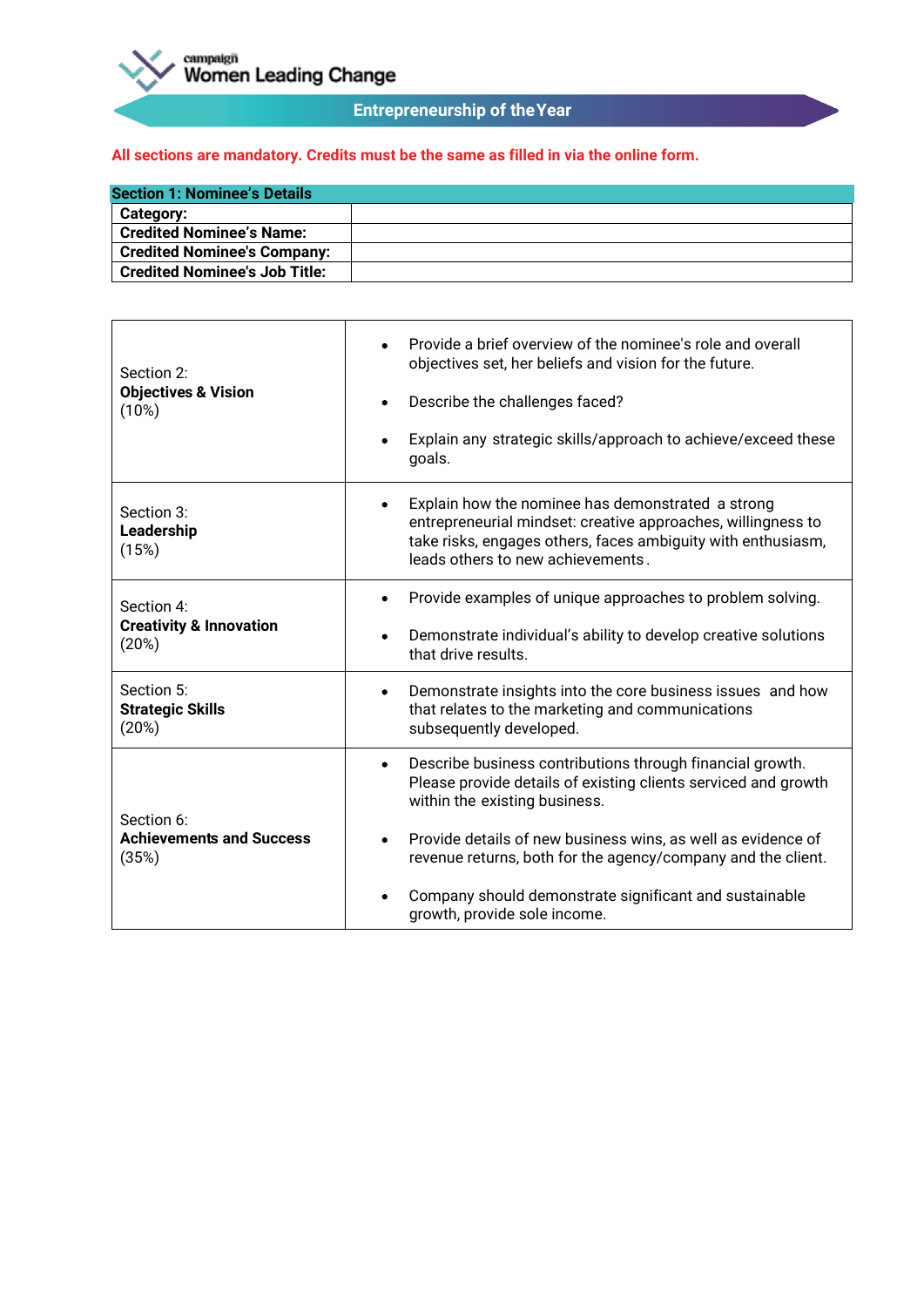

### **Fintech Woman Leader**

| <b>Section 1: Nominee's Details</b>  |  |
|--------------------------------------|--|
| <b>Category:</b>                     |  |
| <b>Credited Nominee's Name:</b>      |  |
| <b>Credited Nominee's Company:</b>   |  |
| <b>Credited Nominee's Job Title:</b> |  |

| Section 2:<br><b>Objectives &amp; Vision</b><br>(10%)     | Provide a brief overview of the nominee's role and overall<br>$\bullet$<br>objectives set, her beliefs and vision for the future.<br>Describe the challenges faced?<br>٠<br>Explain any strategic skills/approach to achieve/exceed these<br>goals.                                                                       |
|-----------------------------------------------------------|---------------------------------------------------------------------------------------------------------------------------------------------------------------------------------------------------------------------------------------------------------------------------------------------------------------------------|
| Section 3:<br>Leadership<br>(30%)                         | Describe how she has demonstrated leadership qualities and<br>$\bullet$<br>raising opportunities for women in finance.<br>Provide examples of how she has initiated positive change<br>٠<br>and transforming the business for good.                                                                                       |
| Section 4:<br><b>Creativity &amp; Innovation</b><br>(25%) | Provide an overview of innovations she has driven which<br>$\bullet$<br>includesthe development of applications, products, or<br>business models in the financial services industry.<br>Demonstrate the individual's creative solutions and innovative<br>$\bullet$<br>approaches that drove the company to success.      |
| Section 5:<br><b>Achievements and Success</b><br>(25%)    | Describe business contributions through financial growth.<br>$\bullet$<br>Provide examples of her partnerships deals and relationship-<br>building initiatives.<br>Provide projects and achievements, along with examples of<br>$\bullet$<br>best practice, leadership, ROI generated and alignment to<br>business goals. |
| Section 6:<br>Reach: local and global impact<br>(10%)     | Describe the sphere of influence, including contribution to the<br>٠<br>company or the wider community.                                                                                                                                                                                                                   |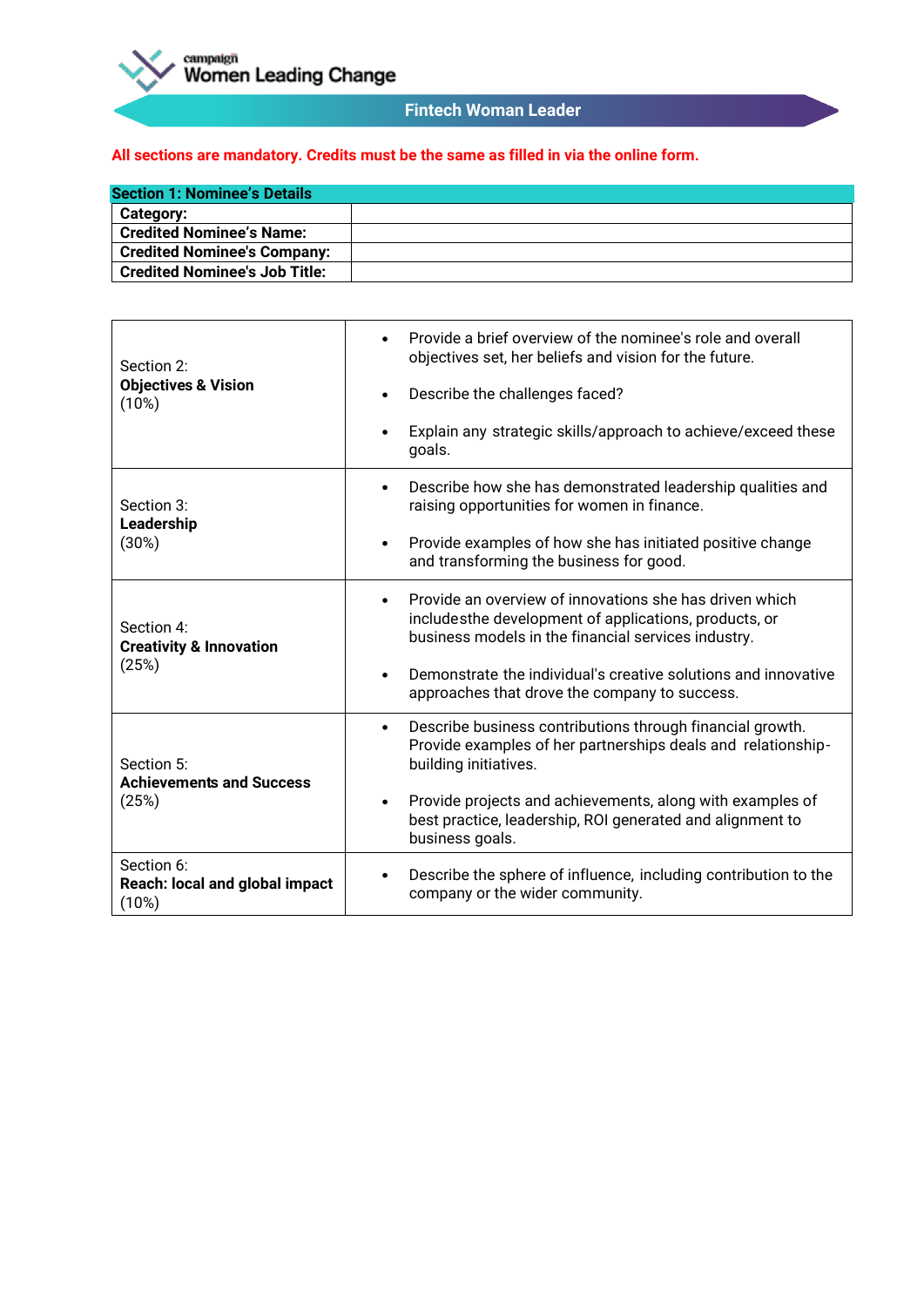

# **Game Changer**

| <b>Section 1: Nominee's Details</b> |  |
|-------------------------------------|--|
| Category:                           |  |
| Credited Nominee's Name:            |  |
| <b>Credited Nominee's Company:</b>  |  |
| Credited Nominee's Job Title:       |  |

| Section 2:<br><b>Objectives &amp; Vision</b><br>(20%)     | Provide a brief overview of the nominee's role and overall<br>$\bullet$<br>objectives set, her beliefs and vision for the future.                                                       |
|-----------------------------------------------------------|-----------------------------------------------------------------------------------------------------------------------------------------------------------------------------------------|
|                                                           | Describe the challenges faced?<br>$\bullet$                                                                                                                                             |
|                                                           | Explain any strategic skills/approach to achieve/exceed these<br>goals.                                                                                                                 |
|                                                           | Provide examples of programs/initiatives led and the<br>$\bullet$<br>challenges faced.                                                                                                  |
| Section 3:<br>Leadership<br>(30%)                         | Describe the nominee's strategic vision and her overall<br>$\bullet$<br>excellence, achievements and innovative leadership, that<br>motivates others through her actions.               |
|                                                           | Provide examples that had proven her to be the business<br>$\bullet$<br>enabler, taking knowledge-based initiatives that benefited and<br>transformed the business for good.            |
| Section 4:<br><b>Creativity &amp; Innovation</b><br>(20%) | Describe any creative thinking that inspired the industry or<br>$\bullet$<br>other businesses as a whole to think more innovatively.<br>Identifying new ways to help grow the business. |
|                                                           | Provide examples of unique approaches to problem solving.                                                                                                                               |
|                                                           | Demonstrate the individual's ability to develop creative<br>٠<br>solutions that drive results.                                                                                          |
| Section 5:<br><b>Achievements and Success</b><br>(20%)    | Detail how the nominee demonstrated the highest level of<br>$\bullet$<br>performance, exhibited strong business acumen and proven<br>ability to turn her visions into reality.          |
|                                                           | Provide evidence of how the nominee influenced or brought a<br>cultural change in the workplace.                                                                                        |
|                                                           | Provide tangible and demonstrable results of the initiative's<br>success.                                                                                                               |
| Section 6:<br>Reach: local and global impact<br>(10%)     | Describe the sphere of influence, including contribution to the<br>company or the wider community.                                                                                      |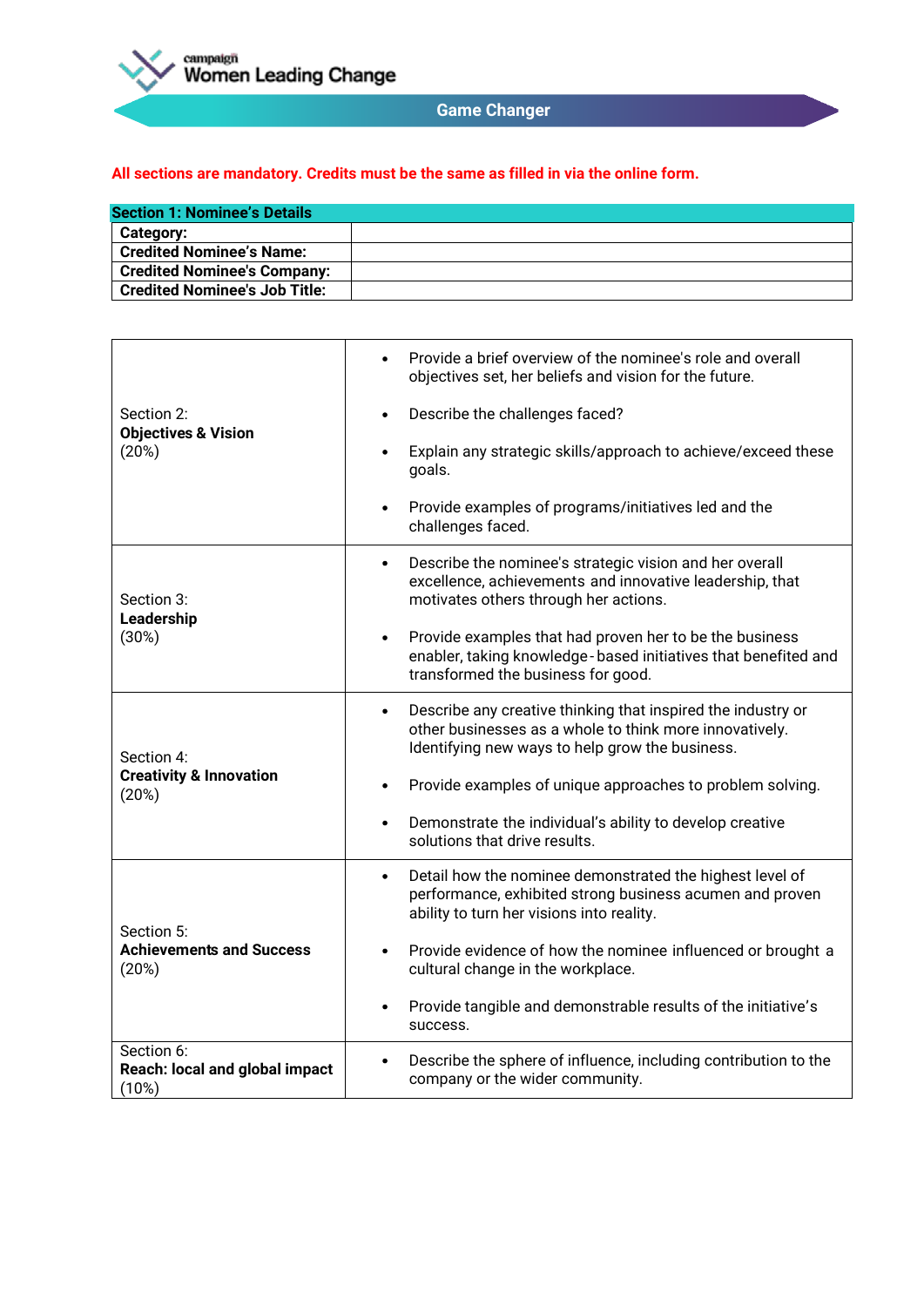

# **Health & Well Being Awards**

| <b>Section 1: Entrant's Details</b> |  |
|-------------------------------------|--|
| <b>Category:</b>                    |  |
| <b>Credited Company Name:</b>       |  |

| Section 2:<br><b>Objectives &amp; Vision</b><br>(15%)  | Describe the company's objective and strategy to support and<br>$\bullet$<br>promote health and wellbeing in the workplace.<br>Outline challenges/obstacles and how the company overcame<br>$\bullet$<br>these to achieve objectives.                                                                                                                  |
|--------------------------------------------------------|--------------------------------------------------------------------------------------------------------------------------------------------------------------------------------------------------------------------------------------------------------------------------------------------------------------------------------------------------------|
| Section 3:<br><b>Culture &amp; Diversity</b><br>(15%)  | Describe and provide evidence of any challenges and benefits<br>$\bullet$<br>of diverse culture as well as strategies to cultivate diversity<br>and inclusion in the workplace.<br>Provide examples of cultural change, how employees<br>$\bullet$<br>embraced the initiative and how cultural diversity inspires<br>creativity and drives innovation. |
| Section 4:<br><b>Employee Engagement</b><br>(20%)      | Define the company's employee engagement strategy and<br>$\bullet$<br>explain how this aligns with the wellbeing goals.<br>Provide examples of how healthier lifestyles were promoted<br>$\bullet$<br>and addressedincluding mental health issues which increased<br>employee resilience and productivity.                                             |
| Section 5:<br><b>Talent Management</b><br>(20%)        | Describe the wellness strategy implemented and key<br>$\bullet$<br>objectives set.<br>Outline programs initiated as part of a wellness strategy that<br>$\bullet$<br>improved employee engagement and encouraged cross<br>collaboration within teams and attracted/retained talent.                                                                    |
| Section 6:<br><b>Achievements &amp; Reach</b><br>(30%) | Provide evidence of the impact of the health and well being<br>$\bullet$<br>initiative and include examples such as key performance<br>indicators of employees, ROI of wellness, employee survey<br>results etc.<br>Describe the sphere of influence, including contribution to the<br>$\bullet$<br>company or the wider community.                    |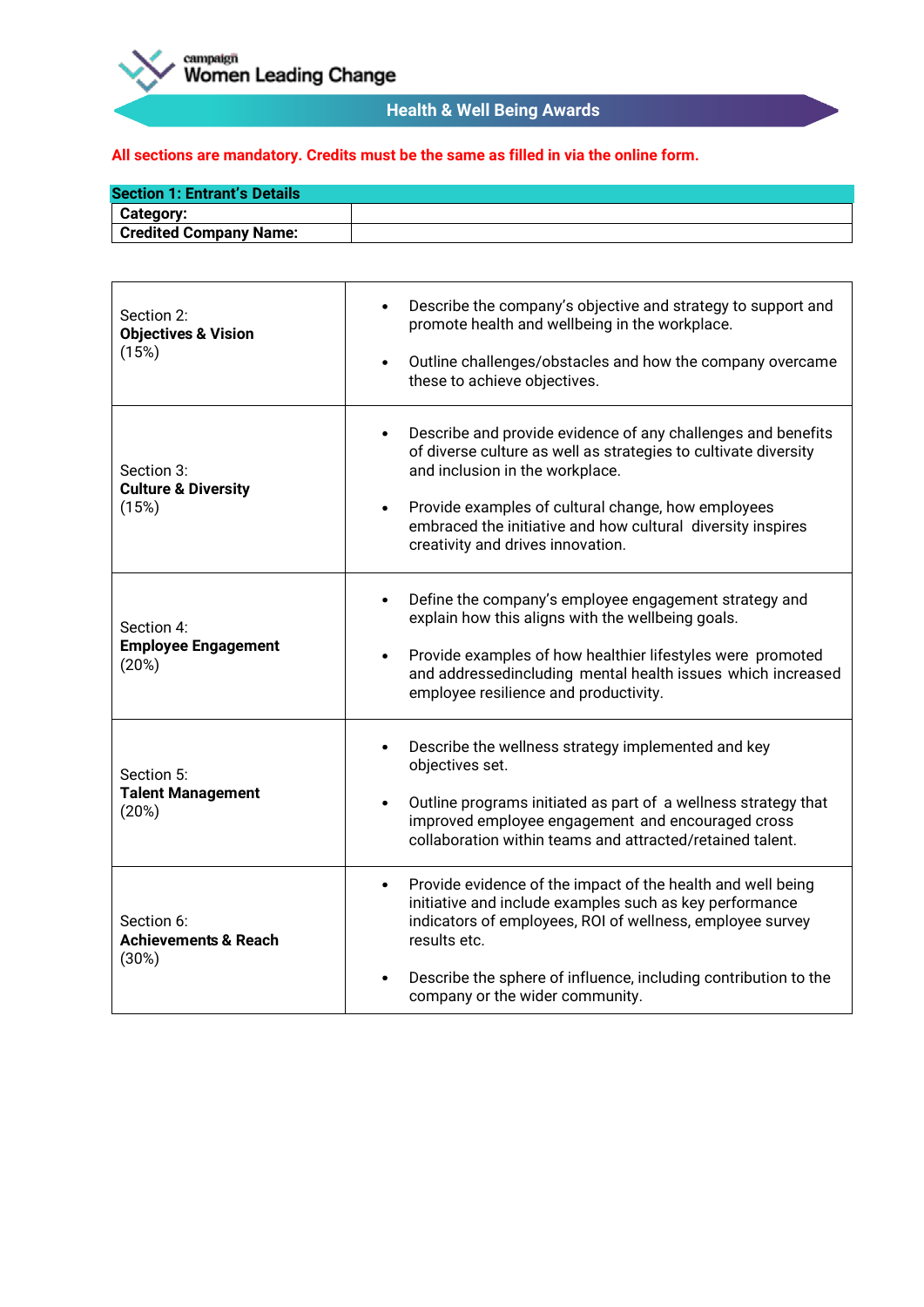

# **HR Management Champion**

| <b>Section 1: Nominee's Details</b>  |  |
|--------------------------------------|--|
| <b>Category:</b>                     |  |
| <b>Credited Nominee's Name:</b>      |  |
| <b>Credited Nominee's Company:</b>   |  |
| <b>Credited Nominee's Job Title:</b> |  |

| Section 2:<br><b>Objectives &amp; Vision</b><br>(10%)  | Provide a brief overview of the nominee's role and overall<br>$\bullet$<br>objectives set, her beliefs and vision for the future.                                               |
|--------------------------------------------------------|---------------------------------------------------------------------------------------------------------------------------------------------------------------------------------|
|                                                        | Describe the challenges faced?<br>$\bullet$                                                                                                                                     |
|                                                        | Explain any strategic skills/approach to achieve/exceed these<br>$\bullet$<br>goals.                                                                                            |
| Section 3:<br>Leadership<br>(30%)                      | Describe how proactive she is and strategically develop<br>$\bullet$<br>business best-practices, effective HR strategies that benefited<br>the company and the wider community. |
|                                                        | Provide examples of her leadership styles, engagement with<br>$\bullet$<br>employee's and lead internal people processes.                                                       |
|                                                        | Provide evidence of successful implementation of people<br>$\bullet$<br>strategy that contributed to achieving company objectives.                                              |
| Section 4:<br><b>Talent Management</b><br>(20%)        | Provide evidence of people growth / talent turnover / proof of<br>$\bullet$<br>talent satisfaction improvement.                                                                 |
|                                                        | Provide supporting document can include training and<br>$\bullet$<br>development program.                                                                                       |
|                                                        | Provide an overview of initiatives/programs as part of HR<br>$\bullet$<br>efforts to instil a diverse, inclusive, and accessible culture.                                       |
| Section 5:<br><b>Achievements and Success</b><br>(30%) | Detail how the nominee demonstrates capability in terms of<br>$\bullet$<br>HR competencies in the areas of professional knowledge,<br>ethics, communication and influence.      |
|                                                        | Provide examples of how she created an engaging workplace,<br>effectively managing cross cultural credibility and trust, and<br>growing talent.                                 |
|                                                        | Describe contributions to the business success of an<br>$\bullet$<br>organisation, both intangible and quantifiable, with significant<br>strategic HR impact.                   |
| Section 6:<br>Reach: local and global impact<br>(10%)  | Describe the sphere of influence, including contribution to the<br>$\bullet$<br>company or the wider community.                                                                 |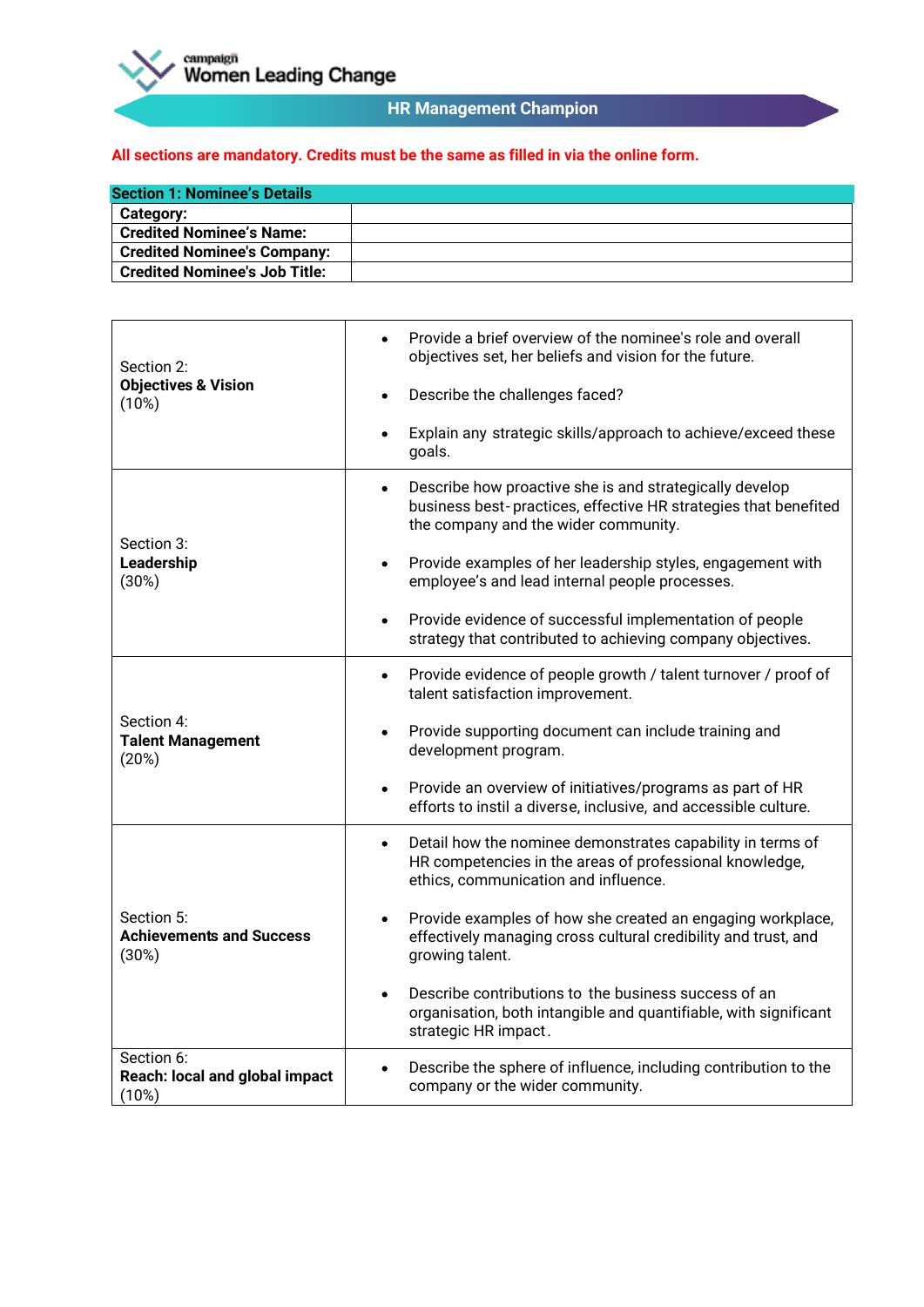

# **Innovator of the Year**

| <b>Section 1: Nominee's Details</b> |  |
|-------------------------------------|--|
| Category:                           |  |
| <b>Credited Nominee's Name:</b>     |  |
| <b>Credited Nominee's Company:</b>  |  |
| Credited Nominee's Job Title:       |  |

| Section 2:<br><b>Objectives &amp; Vision</b><br>(10%)     | Provide a brief overview of the nominee's role and overall<br>$\bullet$<br>objectives set, her beliefs and vision for the future.<br>Describe how the nominee leads innovation in response to<br>$\bullet$<br>changes faced by the company, business unit or enterprise.<br>Describe strategic vision and how she inspires others through<br>$\bullet$<br>her actions. |
|-----------------------------------------------------------|------------------------------------------------------------------------------------------------------------------------------------------------------------------------------------------------------------------------------------------------------------------------------------------------------------------------------------------------------------------------|
| Section 3:<br>Leadership<br>(15%)                         | Describe how the nominee introduced new technology and<br>$\bullet$<br>practices into her organi sation.<br>Describe how she managed to change and positioning them<br>$\bullet$<br>as opportunities.                                                                                                                                                                  |
|                                                           | Describe she demonstrated personal leadership: investing in<br>$\bullet$<br>self-development, self-awareness and flexibility, building<br>cause through innovation leadership communication and<br>collaboration.                                                                                                                                                      |
| Section 4:<br><b>Creativity &amp; Innovation</b><br>(35%) | Detail demonstrations of thought leadership which have<br>$\bullet$<br>identified new ways to help grow the business or been<br>instrumental in advancing the field by delivering meaningful<br>added value.                                                                                                                                                           |
|                                                           | Provide supporting document of initiatives and how they have<br>been conceptualized and succeeded.                                                                                                                                                                                                                                                                     |
|                                                           | Demonstrate the nominee's ability to develop creative<br>$\bullet$<br>solutions that drive results and provide examples of unique<br>approaches to problem solving.                                                                                                                                                                                                    |
| Section 5:<br><b>Achievements and Success</b><br>(30%)    | Describe the innovations implemented which have yielded<br>$\bullet$<br>tangible business results for the organisation or industry.                                                                                                                                                                                                                                    |
|                                                           | Provide evidence of new business wins, as well as evidence of<br>$\bullet$<br>revenue returns.                                                                                                                                                                                                                                                                         |
| Section 6:<br>Reach: local and global impact<br>(10%)     | Describe how the nominee's innovative skills and work<br>$\bullet$<br>resulted in significant contributions and actively shaped the<br>nature and success of creative efforts within the company,<br>wider community and industry.                                                                                                                                     |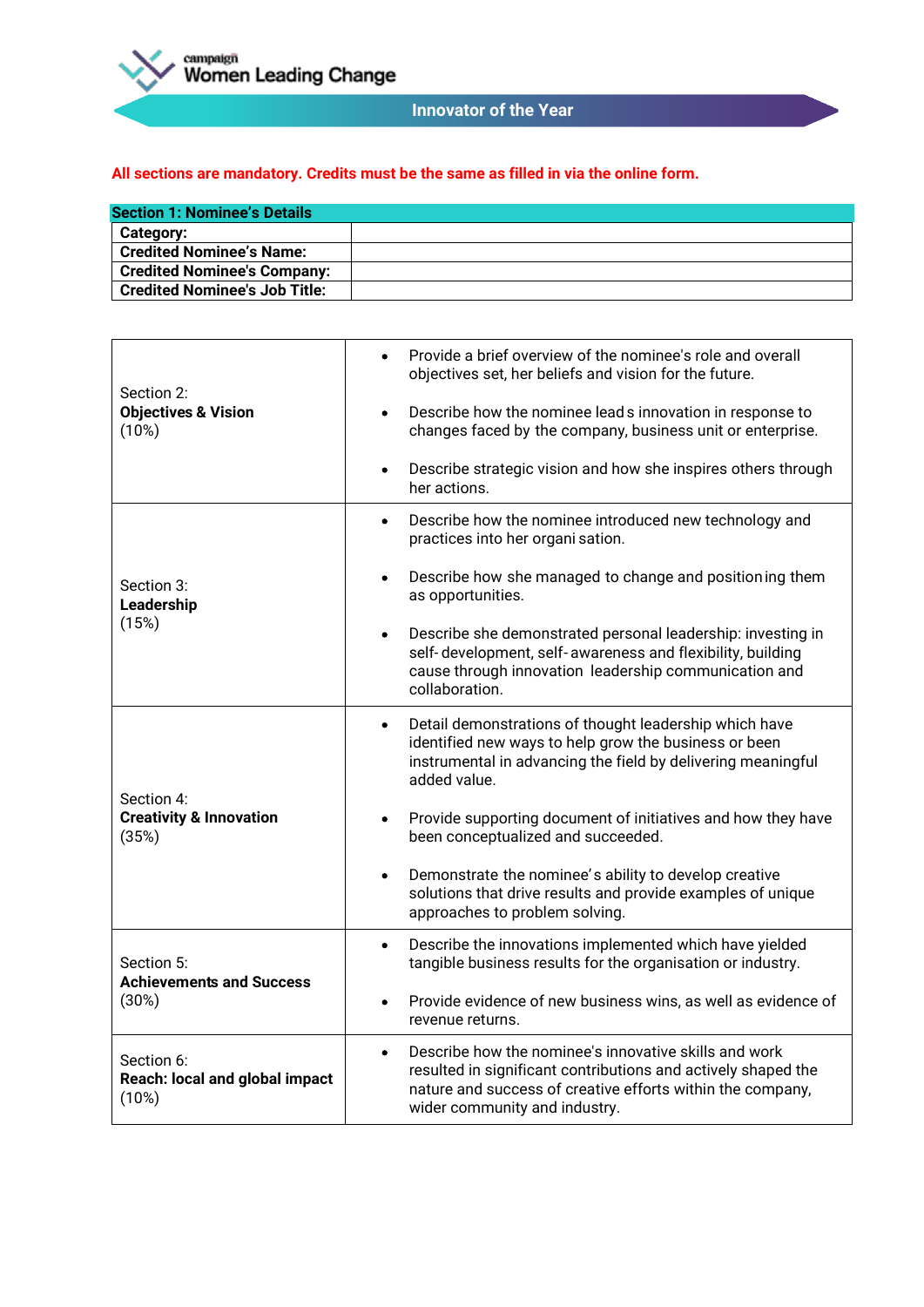

# **Mental Health Awareness Campaign**

| <b>Section 1: Entrant's Details</b> |  |
|-------------------------------------|--|
| <b>Category:</b>                    |  |
| <b>Credited Campaign Title:</b>     |  |
| <b>Credited Company Name:</b>       |  |

| Section 2:<br><b>Objectives&amp; Challenges</b><br>(20%)     | Provide an overview and the purpose of the<br>$\bullet$<br>brand/company's objective to support and promote<br>mental health.<br>Describe the challenges and obstacles that were faced<br>$\bullet$<br>and how were they resolved? |
|--------------------------------------------------------------|------------------------------------------------------------------------------------------------------------------------------------------------------------------------------------------------------------------------------------|
| Section 3:<br><b>Strategy</b><br>(25%)                       | Explain how the brand/company engaged with the<br>$\bullet$<br>audience, raised awareness, and helped change the<br>perspective on mental health.                                                                                  |
|                                                              | Provide examples of how the brand communicated the<br>$\bullet$<br>message and tools used to maximise reach to the target<br>audience.                                                                                             |
| Section 4:<br><b>Creativity &amp; Innovation</b><br>(20%)    | Give an overview of the creative ideas that demonstrated<br>$\bullet$<br>originality and impact that led the campaign to success.                                                                                                  |
|                                                              | Provide examples of creative executions that supported<br>$\bullet$<br>the campaign to maximise reach through various<br>channels of communication.                                                                                |
| Section 5:<br><b>Achievements and Success</b><br>(25%)       | Describe the impact and success of the campaign and<br>$\bullet$<br>provide evidence including examples of the positive<br>impact/response received.                                                                               |
| Section 6:<br><b>Reach: local and global impact</b><br>(10%) | Describe the sphere of influence, including contribution to<br>٠<br>the brand or the wider community.                                                                                                                              |
|                                                              | Detail initiatives taken to help raise collective<br>٠<br>consciousness about mental health and describe their<br>reach and impact.                                                                                                |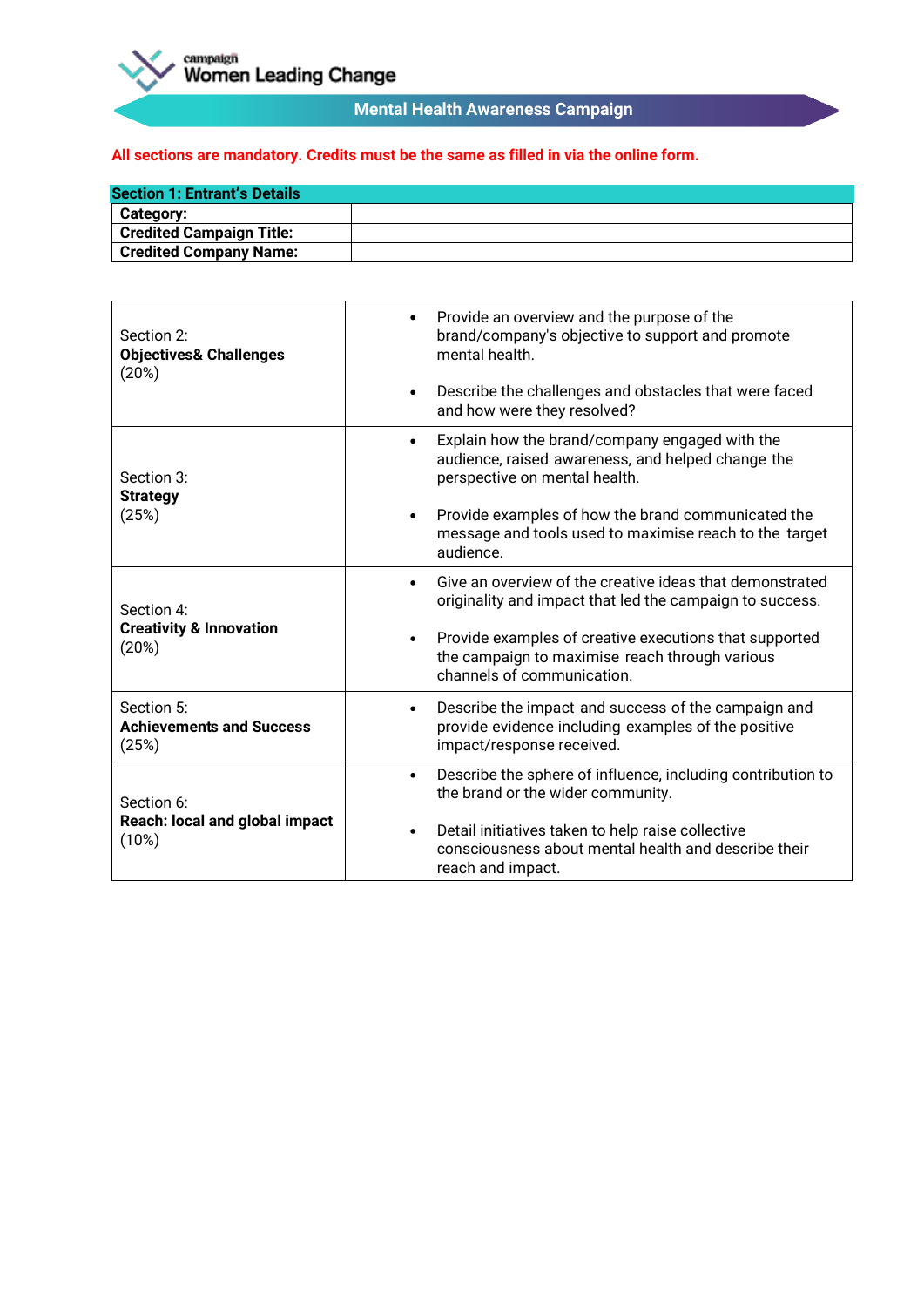

### **Mentor of the Year**

| <b>Section 1: Nominee's Details</b>  |  |
|--------------------------------------|--|
| Category:                            |  |
| <b>Credited Nominee's Name:</b>      |  |
| <b>Credited Nominee's Company:</b>   |  |
| <b>Credited Nominee's Job Title:</b> |  |

| Section 2:<br><b>Objectives &amp; Vision</b><br>(10%)      | Provide a brief overview of the nominee's role and overall<br>$\bullet$<br>objectives set, beliefs and vision for the future.<br>Describe the challenges faced?<br>٠<br>Explain any strategic skills/approach to achieve/exceed these<br>$\bullet$         |
|------------------------------------------------------------|------------------------------------------------------------------------------------------------------------------------------------------------------------------------------------------------------------------------------------------------------------|
|                                                            | goals.                                                                                                                                                                                                                                                     |
| Section 3:<br>Leadership<br>(15%)                          | Describe how the nominee accelerated and advanced her<br>$\bullet$<br>career beyond typical performance expectations while<br>providing exceptional leadership and mentorship, contribut ion<br>to the community and who satisfies all selection criteria. |
|                                                            | Explain how the nominee is an advocate for change, leads by<br>$\bullet$<br>example and effectively managed a cross-cultural credibility<br>and trust, personal integrity.                                                                                 |
|                                                            | Describe how the nominee has contributed to initiatives on<br>$\bullet$<br>staff training and development and provide examples.                                                                                                                            |
| Section 4:<br>Learning & Development (25%)                 | Demonstrate how the mentor help guiding mentee's career<br>$\bullet$<br>development and promoting a collaborative learning<br>environment.                                                                                                                 |
| Section 5:<br><b>Achievements and Recognition</b><br>(30%) | Detail how the nominee demonstrates initiatives that have<br>$\bullet$<br>been integral to talent retention and the strategy of the<br>business.                                                                                                           |
|                                                            | Showcase initiatives which produced a positive cultural<br>$\bullet$<br>change in mindsets, behaviours and performance with those<br>involved.                                                                                                             |
|                                                            | Demonstrate how the nominee used mentoring as a powerful<br>$\bullet$<br>personal and career development tool that can enable the<br>mentee to achieve or exceed their life's goals and aspirations.                                                       |
| Section 6:<br><b>Talent Management</b><br>(20%)            | Provide evidence of people growth / talent turnover / proof of<br>$\bullet$<br>talent satisfaction improvement.                                                                                                                                            |
|                                                            | Supporting document can include training and development<br>program and testimonials from mentees.                                                                                                                                                         |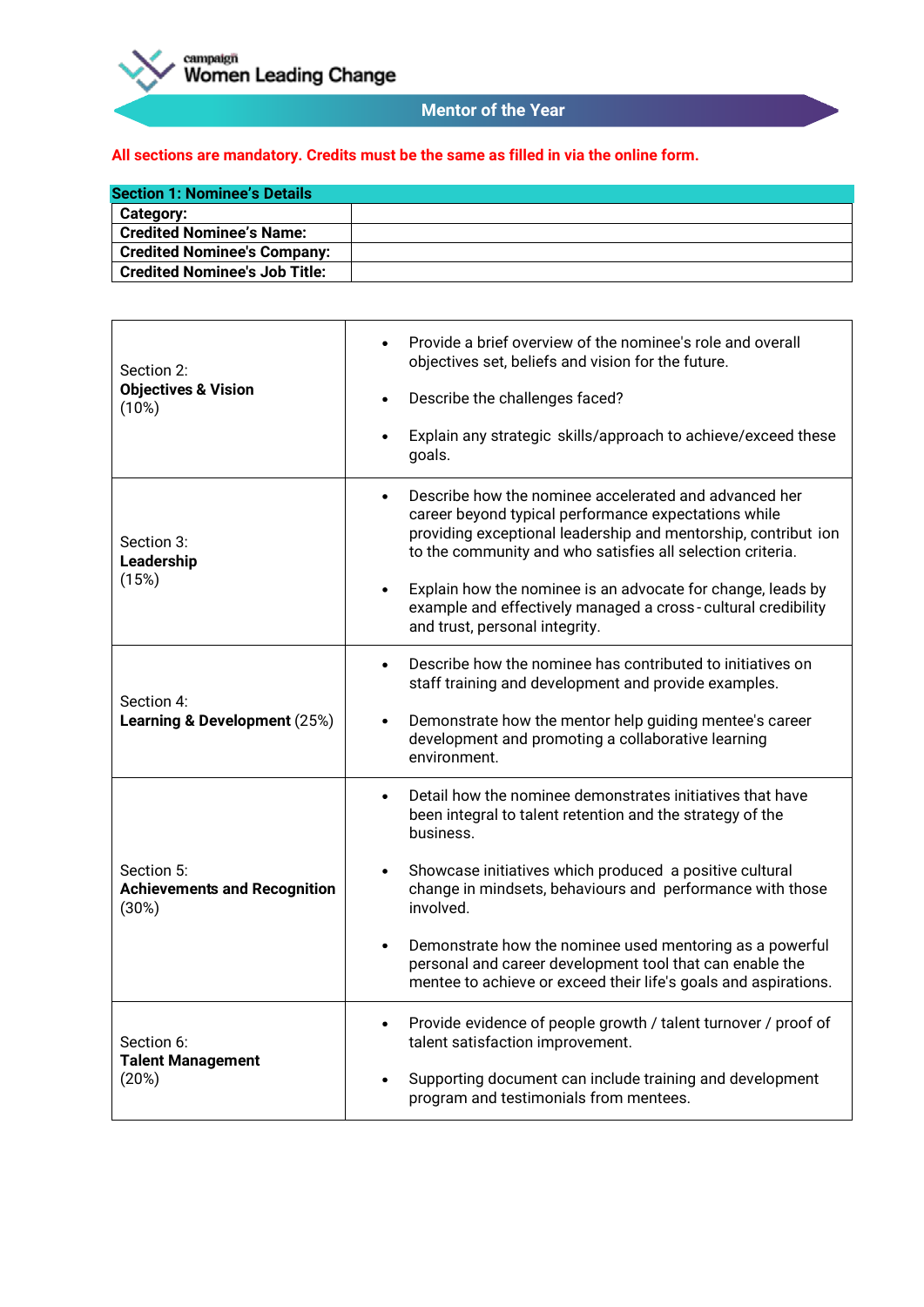

# **Rising Star**

| <b>Section 1: Nominee's Details</b>  |  |
|--------------------------------------|--|
| Category:                            |  |
| <b>Credited Nominee's Name:</b>      |  |
| <b>Credited Nominee's Company:</b>   |  |
| <b>Credited Nominee's Job Title:</b> |  |
| Date of Birth:                       |  |

| Section 2:<br><b>Background</b>                          | Provide a brief overview of the nominee's role, age, career<br>history, and professional qualifications.                                                                                                  |
|----------------------------------------------------------|-----------------------------------------------------------------------------------------------------------------------------------------------------------------------------------------------------------|
| Section 3:<br><b>Accomplishments Achieved</b><br>(40%)   | Please provide evidence of outstanding achievements in<br>$\bullet$<br>nominee's job scope.                                                                                                               |
|                                                          | Describe how she demonstrated outstanding performance<br>$\bullet$<br>and provide evidence of goals met, objectives successfully<br>reached or exceeded, and accomplished achievements.                   |
| Section 4:                                               | Describe new initiatives and evidence of impact on the<br>$\bullet$<br>creativity, quality of work and business results.                                                                                  |
| <b>Creativity &amp; Innovation</b><br>(20%)              | Provide examples in which you have been innovative, how you<br>٠<br>lead this and executed best practices.                                                                                                |
| Section 5:<br><b>Business Performance</b><br>(20%)       | Describe contributions to new business development or<br>$\bullet$<br>business growth including details of new business wins as<br>well as evidence of revenue returns for the agency and the<br>clients. |
| Section 6:<br><b>Success &amp; Contribution</b><br>(20%) | Demonstrate she is an exemplary role model breaking barriers<br>$\bullet$<br>and traditional silos with proven business success.                                                                          |
|                                                          | How did the success of the project/campaigns integrate as<br>$\bullet$<br>part of the overall strategy and thereby achieving overall<br>business success.                                                 |
|                                                          | Provide details of the nominee's contribution or support to<br>$\bullet$<br>any industry initiatives/programs, such as activities outside of<br>work, charity, industry associations etc.                 |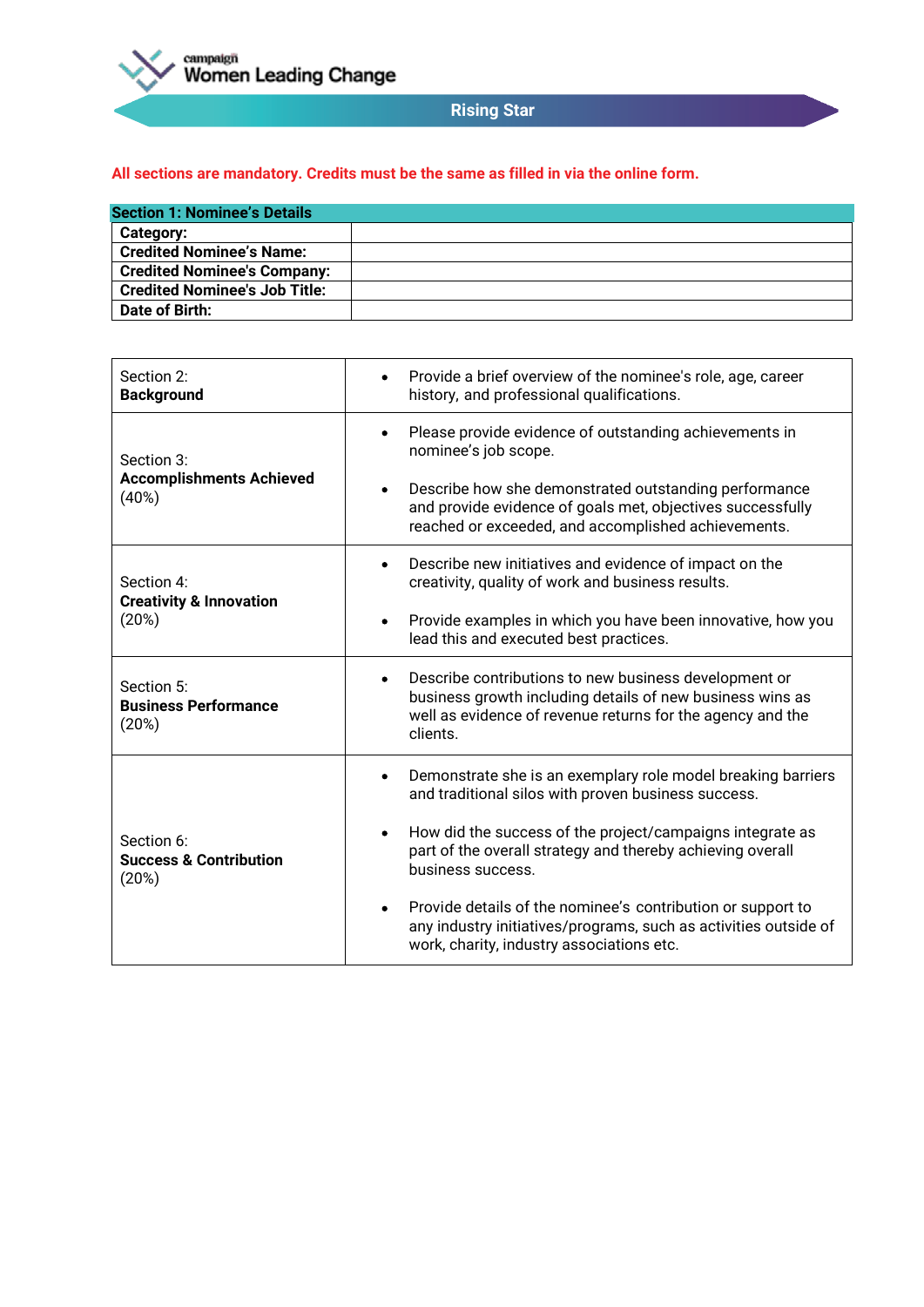

# **Technology Chief**

| <b>Section 1: Nominee's Details</b>  |  |
|--------------------------------------|--|
| <b>Category:</b>                     |  |
| <b>Credited Nominee's Name:</b>      |  |
| <b>Credited Nominee's Company:</b>   |  |
| <b>Credited Nominee's Job Title:</b> |  |

| Section 2:<br><b>Objectives &amp; Vision</b><br>(10%)     | Provide a brief overview of the nominee's role and overall<br>$\bullet$<br>objectives set, her beliefs and vision for the future.<br>Explain any strategic skills/approach to achieve/exceed these<br>$\bullet$<br>goals.        |
|-----------------------------------------------------------|----------------------------------------------------------------------------------------------------------------------------------------------------------------------------------------------------------------------------------|
| Section 3:<br>Leadership<br>(30%)                         | Describe how the nominee introduced new technology and<br>$\bullet$<br>practices into the organisation.<br>Describe how the nominee managed the change and<br>$\bullet$<br>positioning them as opportunities.                    |
| Section 4:<br><b>Creativity &amp; Innovation</b><br>(20%) | Explain how the nominee has managed to inject creativity into<br>her organization and teams.<br>Provide an overview of innovations she has driven and<br>$\bullet$<br>examples the campaigns, technology work and its reception. |
| Section 5:<br><b>Achievements and Success</b><br>(30%)    | Describe the impact and positive effect she has generated<br>$\bullet$<br>from this shift.<br>Provide examples of her partnerships, deals and relationship -<br>$\bullet$<br>building initiatives.                               |
| Section 6:<br>Reach: local and global impact<br>(10%)     | Describe the sphere of influence, including contribution to the<br>company or the wider community.                                                                                                                               |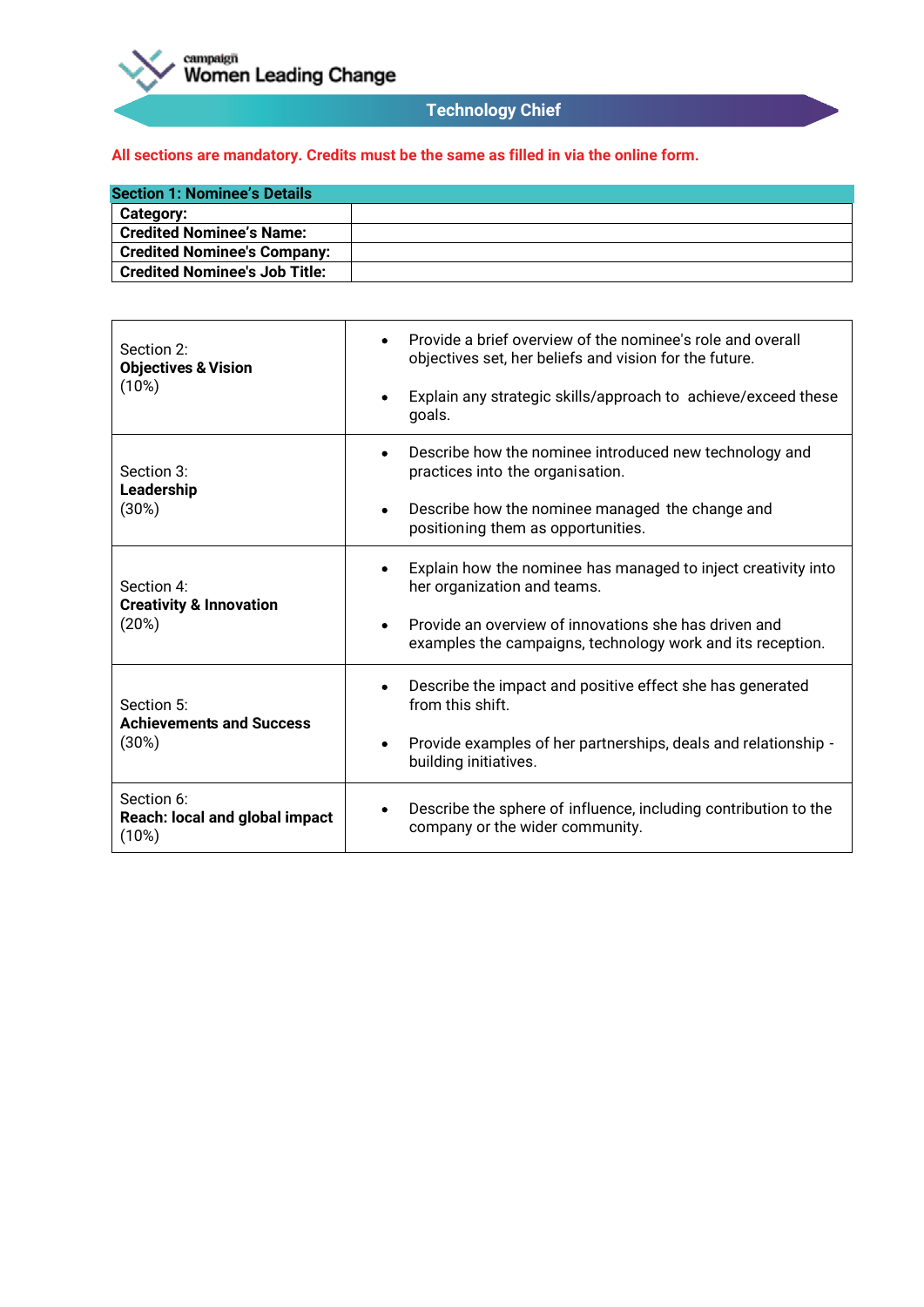

# **Women Leadership Program**

| <b>Section 1: Nominee's Details</b>  |  |
|--------------------------------------|--|
| <b>Category:</b>                     |  |
| <b>Credited Nominee's Name:</b>      |  |
| <b>Credited Nominee's Job Title:</b> |  |
| <b>Credited Company Name:</b>        |  |

| Section 2:<br><b>Objectives &amp; Vision</b><br>(15%)  | Provide a brief overview of the nominee's role and overall<br>$\bullet$<br>objectives set, her beliefs and vision for the future.                                                   |
|--------------------------------------------------------|-------------------------------------------------------------------------------------------------------------------------------------------------------------------------------------|
|                                                        | Explain any strategic skills/approach to achieve/exceed these<br>$\bullet$<br>goals.                                                                                                |
| Section 3:<br><b>Culture &amp; Diversity</b><br>(30%)  | Provide clear evidence of unique culture and diversity within<br>$\bullet$<br>the organisation as an individual/team/company.                                                       |
|                                                        | Overcoming gender-based challenges with key strategies.<br>$\bullet$                                                                                                                |
| Section 4:<br><b>Achievements and Success</b><br>(45%) | Demonstrate how the program supported, promoted equity<br>$\bullet$<br>and diversity, fostered inclusion within the company and set<br>the culture as an individual/team/company.   |
|                                                        | Provide evidence of success including KPI's that measured<br>$\bullet$<br>effectiveness of the program, engagement and how this<br>aligned with the company's vision and objective. |
| Section 5:<br>Reach: local and global impact<br>(10%)  | Describe the sphere of influence, including contribution to the<br>company or the wider community.                                                                                  |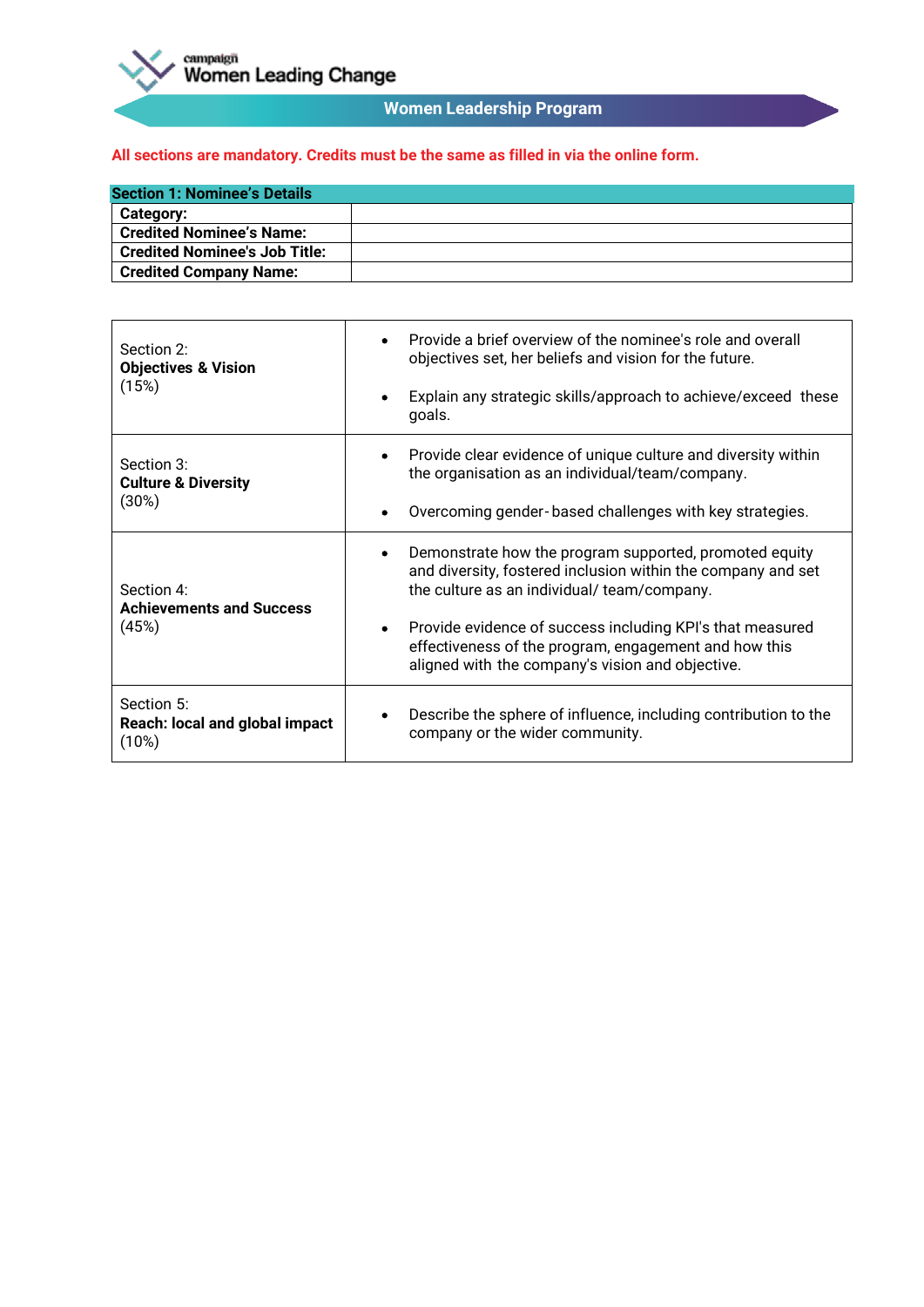

# **Women Leading Change Campaign**

| <b>Section 1: Entrant's Details</b> |  |
|-------------------------------------|--|
| <b>Category:</b>                    |  |
| <b>Credited Campaign Title:</b>     |  |
| <b>Credited Company Name:</b>       |  |

| Section 2:<br><b>Vision, Value &amp; Strategy</b><br>(20%) | Describe the brand's purpose/values that inspired and<br>$\bullet$<br>motivated behaviour change in support of diversity, equality,<br>and inclusion.                                                               |
|------------------------------------------------------------|---------------------------------------------------------------------------------------------------------------------------------------------------------------------------------------------------------------------|
|                                                            | Provide an overview of the strategy and e xplain how the<br>$\bullet$<br>insights and ideas moved to execution including examples of<br>strategies and communications methods chosen to meet the<br>objectives set. |
|                                                            | Outline the challenges and objectives that were set.<br>٠                                                                                                                                                           |
| Section 3:<br><b>Culture &amp; Diversity</b><br>(25%)      | Describe how the campaign set out to tackle stereotyping,<br>٠<br>uncover biases, or promote the culture of change in support of<br>diversity, equality and inclusion.                                              |
| Section 4:                                                 | Describe any insightful and innovative approaches.                                                                                                                                                                  |
| <b>Creativity &amp; Innovation</b><br>(25%)                | Provide evidence of creative ideas and solutions and how the<br>$\bullet$<br>brand innovated to break down barriers, open up new paths<br>and foster new kinds of opportunities.                                    |
| Section 5:<br><b>Achievements and Success</b><br>(30%)     | Explain how the brand has made transformative, ambitious,<br>$\bullet$<br>and measurable commitments and is empowering others to<br>do the same on their journey to change.                                         |
|                                                            | Provide evidence of innovative creative solutions, challenges<br>$\bullet$<br>and demonstrable results.                                                                                                             |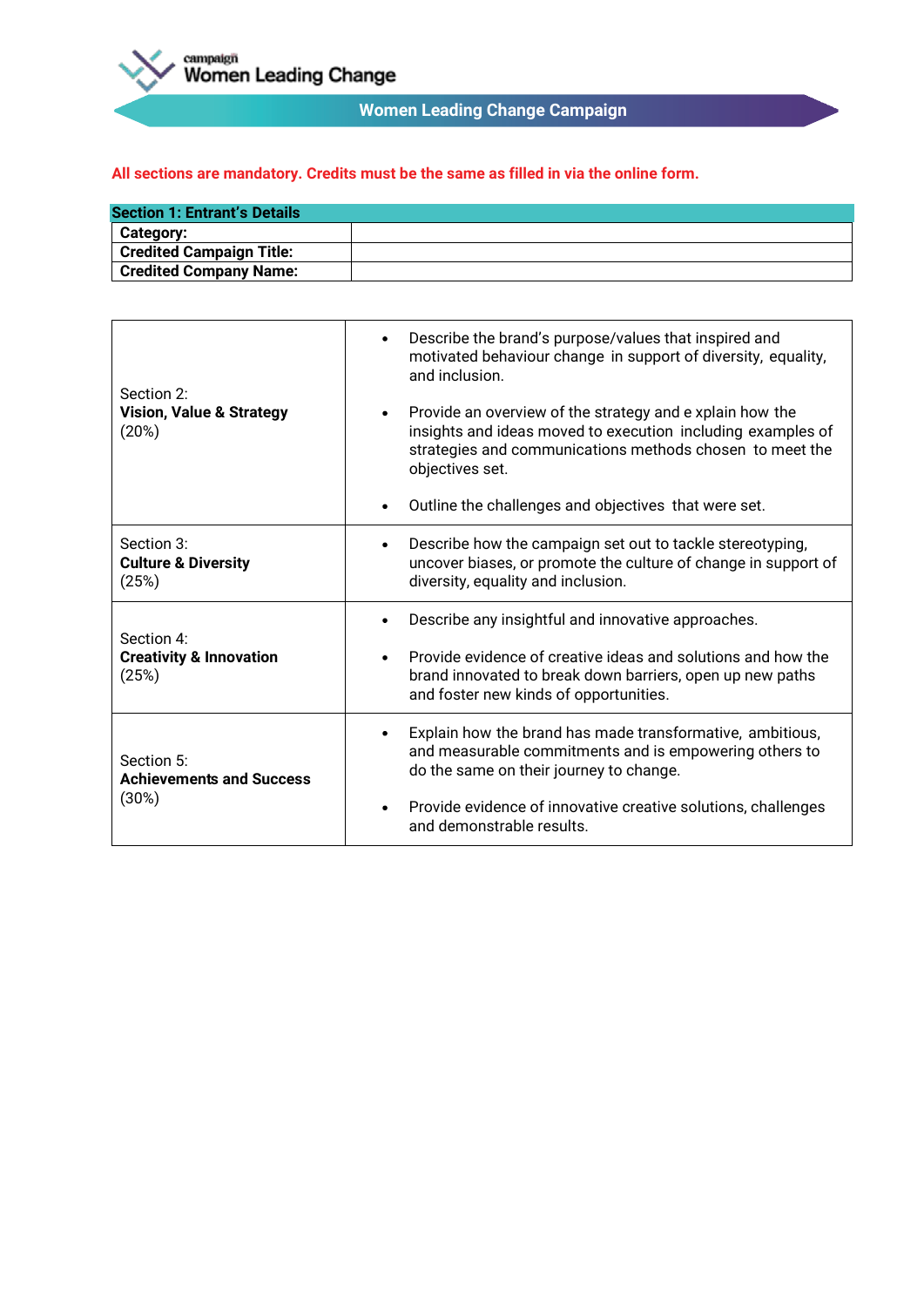

# **Women Leading Change of the Year**

| <b>Section 1: Nominee's Details</b>  |  |
|--------------------------------------|--|
| <b>Category:</b>                     |  |
| <b>Credited Nominee's Name:</b>      |  |
| <b>Credited Nominee's Job Title:</b> |  |
| <b>Credited Company Name:</b>        |  |

| Section 2:<br><b>Objectives &amp; Vision</b><br>(15%)     | Provide a brief overview of the nominee's role and overall<br>objectives set, her beliefs and vision for the future.                                                                                                    |
|-----------------------------------------------------------|-------------------------------------------------------------------------------------------------------------------------------------------------------------------------------------------------------------------------|
|                                                           | Describe the challenges faced and how objectives were<br>$\bullet$<br>achieved.                                                                                                                                         |
|                                                           | Provide evidence of goals met, objectives successfully<br>$\bullet$<br>reached, and accomplished achievements.                                                                                                          |
| Section 3:<br>Leadership<br>(35%)                         | Explain how the nominee demonstrated exemplary leadership<br>$\bullet$<br>abilities that enable others to succeed and has been critical to<br>the success of their organi sations.                                      |
|                                                           | Describe efforts to improve employee engagement, leadership<br>$\bullet$<br>development and creating an engaging workplace, effectively<br>managing cross cultural credibility, garnering trust, and<br>growing talent. |
|                                                           | Detail demonstrations of thought leadership which have<br>$\bullet$<br>identified new ways to help grow the business or been<br>instrumental in advancing the field by delivering meaningful<br>added value.            |
| Section 4:<br><b>Creativity &amp; Innovation</b><br>(25%) | Describe any creative thinking that inspired the industry or<br>$\bullet$<br>other businesses to think more innovatively including thought<br>leadership whilst identifying new ways to help grow the<br>business.      |
|                                                           | Provide examples of approaches to problem solving and<br>$\bullet$<br>herability to lead and/or develop creative solutions that drive<br>results.                                                                       |
| Section 5:<br>Growth<br>(15%)                             | Detail how the nominee demonstrates significant change and<br>٠<br>client growth for the company.                                                                                                                       |
|                                                           | Provide clear evidence of personal involvement in staff<br>$\bullet$<br>development initiatives and details of staff retention.                                                                                         |
| Section 6:<br>Reach: local and global impact<br>(10%)     | Describe the sphere of influence, including contribution to the<br>company or the wider community.                                                                                                                      |